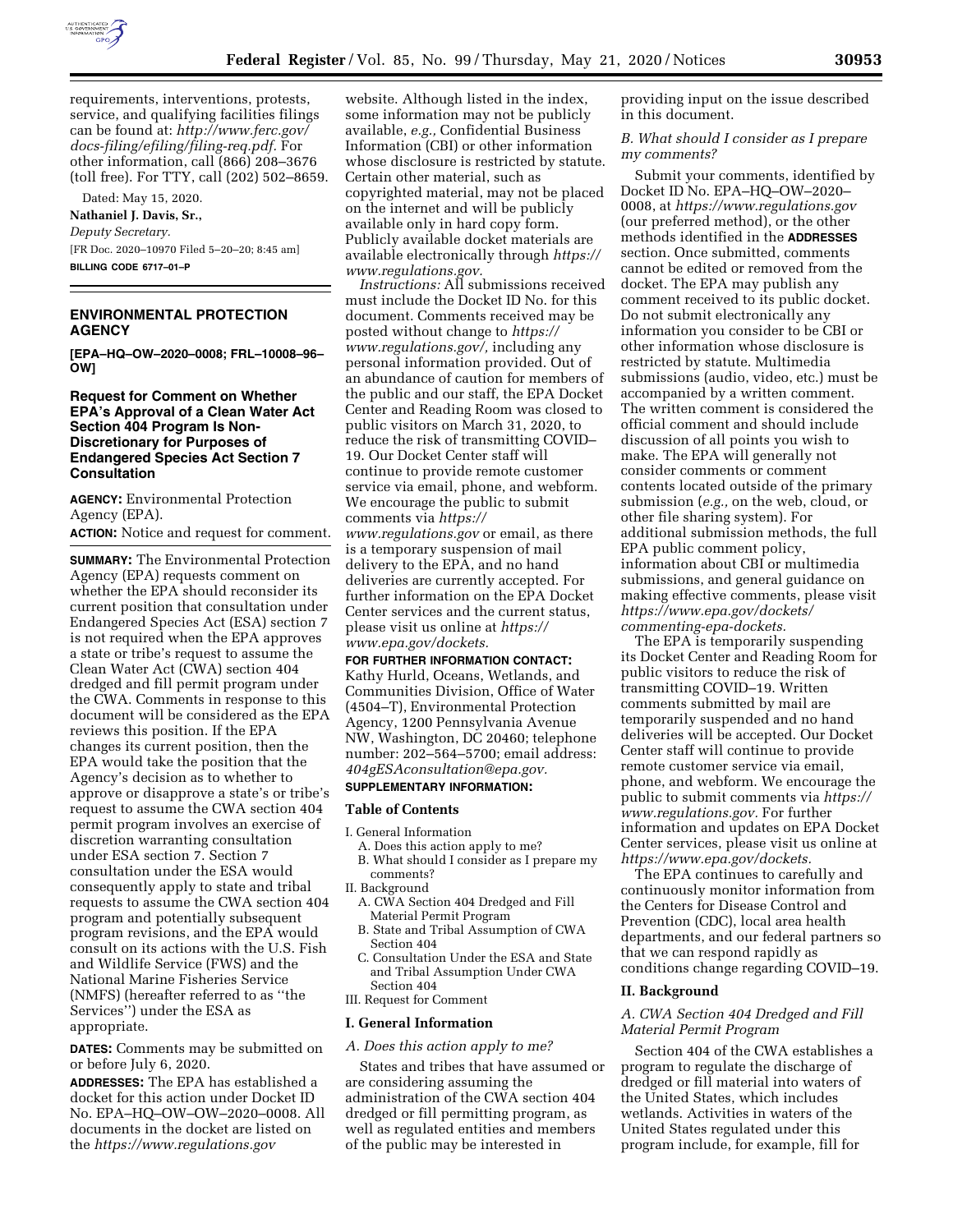development, water resource projects (such as dams and levees), infrastructure development (such as highways and airports), natural resource extraction projects, and wetland restoration efforts. CWA section 404 requires a permit before dredged or fill material may be discharged into waters of the United States, unless the activity is exempt from regulation under CWA 404(f). The substantive and procedural requirements applicable to CWA section 404 are detailed in the EPA's regulations at 40 CFR parts 230 through 233 and the regulations of the U.S. Army Corps of Engineers at 33 CFR parts 323 through 338. Proposed discharges are regulated through a permit process implemented by the U.S. Army Corps of Engineers or authorized states and tribes.

# *B. State and Tribal Assumption of CWA Section 404*

In amendments to the CWA in 1977 and 1987, Congress gave states and tribes the ability to assume responsibility for part of the CWA section 404 permit program. The amendments require the EPA to approve or deny a state's or tribe's request to assume the permit program in lieu of the U.S. Army Corps of Engineers, to oversee operation of the assumed program, and to coordinate federal review of state or tribal permit actions. 33 U.S.C. 1344(g)–(i). To assume the CWA section 404 program, states or tribes must develop a dredged and fill material discharge permit program consistent with the requirements of the CWA and implementing regulations at 40 CFR part 233 and submit a request to assume the program to the EPA. States or tribes must have a program that is consistent with and no less stringent than the requirements of the CWA and implementing regulations. 40 CFR 233.1(d). The assumed program must include, but is not limited to, the following provisions laid out in the statute and program regulations: Regulation of discharges into all assumed waters within the state or tribe's jurisdiction; regulation of at least the same scope of activities as the CWA section 404 program; permitting procedures; permit issuance consistent with the environmental review criteria known as the CWA section 404(b)(1) Guidelines, applicable CWA section 303 water quality standards, and applicable CWA section 307 effluent standards and prohibitions; administrative and judicial review procedures; public notice and participation requirements; compliance and enforcement authorities as specified in the regulations; information collection requirements; and coordination procedures with Federal

agencies and adjacent states and tribes. 40 CFR part 233, subparts C through F; *see* 33 U.S.C. 1344(h).

Section 404(h)(2) of the CWA states that if the Administrator of the EPA determines that a state or tribe that has submitted a program under section 404(g)(1) has the authority set forth in section 404(h)(1) of the CWA, then the Administrator ''shall approve'' the state or tribe's program request to transfer the section 404 permitting program. Under CWA section 404(h)(3), if the Administrator fails to make a determination with respect to any program request submitted by a state or tribe within 120 days after date of receipt of the request, the program shall be deemed approved.

### *C. Consultation Under the ESA and State and Tribal Assumption Under CWA Section 404*

The ESA section 7 directs each Federal agency to ensure, in consultation with the Services, that ''any action authorized, funded, or carried out by such agency . . . is not likely to jeopardize the continued existence of'' listed species or result in the destruction or adverse modification of designated critical habitat. 16 U.S.C. 1536(a)(2). If the Federal agency determines that an action will not affect listed species or designated critical habitat, ESA section 7 consultation is not required. In addition, the ESA regulations at 50 CFR 402.03 state that section 7 applies to ''all actions in which there is discretionary Federal involvement or control.''

In *National Association of Home Builders* v. *Defenders of Wildlife,* 551 U.S. 644 (2007), the United States Supreme Court held that because the transfer of CWA National Pollutant Discharge Elimination System (NPDES) permitting authority to a state ''is not discretionary, but rather is mandated once a State has met the criteria set forth in section 402(b) of the CWA, it follows that a transfer of NPDES permitting authority does not trigger section 7(a)(2)'s consultation and no-jeopardy requirements.'' 551 U.S. at 673. The Supreme Court held that ''[w]hile EPA may exercise some judgment in determining whether a State has demonstrated that it has the authority to carry out section 402(b)'s enumerated statutory criteria, the statute clearly does not grant it the discretion to add an entirely separate prerequisite to the list. Nothing in the text of section 402(b) authorizes the EPA to consider the protection of threatened or endangered species as an end in itself when evaluating a transfer application.'' *Id.* at 671.

The EPA has previously taken the position that the Supreme Court's rationale in *National Association of Home Builders* applies to approval of a state's or tribe's dredged and fill permit programs under section 404(h) of the CWA. On December 6, 2010, the Environmental Council of the States (ECOS) and the Association of State Wetland Managers, Inc. (ASWM), sent a letter to the EPA asking whether the EPA must conduct an ESA section 7 consultation prior to approving or disapproving a state or tribe's section 404 program request. *See* Docket ID No. EPA–HQ–OW–2020–0008. The Agency responded to ECOS and ASWM in a December 27, 2010 letter (''Letter to ECOS and ASWM''), *see* Docket ID No. EPA–HQ–OW–2020–0008, stating that, as in the CWA section 402(b) context, when considering a state or tribal CWA section 404 program request, the EPA is only permitted to evaluate the specified criteria in CWA section 404(h) and does not have discretion to add requirements to the list in CWA section 404(h), including considerations of endangered and threatened species through ESA section 7 consultation with the Services.

The EPA stated in the 2010 letter that although there are some differences between CWA sections 402 and 404, the EPA's position was that the Supreme Court's reasoning in the *National Association of Home Builders* case applies to the EPA's approval of a CWA section 404(g) permitting program. Section 404(h)(2) of the CWA states that if the Administrator determines that a state program submitted under CWA section 404(g)(1) has the authority set forth in section 404(h)(1) of the CWA, then the Administrator ''shall approve'' the state's application to transfer the CWA section 404 permitting program. The 2010 letter thus concluded that this action is non-discretionary and ESA consultation is not required. The EPA further noted that although ESA section 7 consultation is not required, a number of important safeguards exist in the CWA and the EPA's regulations which work to ensure that concerns about listed species and designated critical habitat are addressed in approved CWA section 404(g) programs. State and tribal programs must issue permits that comply with the CWA section 404(b)(1) Guidelines (40 CFR 233.20(a)) which include the requirement that a permit may not be issued that ''[j]eopardizes the continued existence of species listed as endangered or threatened under the Endangered Species Act of 1973, as amended, or results in likelihood of the destruction or adverse modification of . . . critical habitat . . . .'' 40 CFR